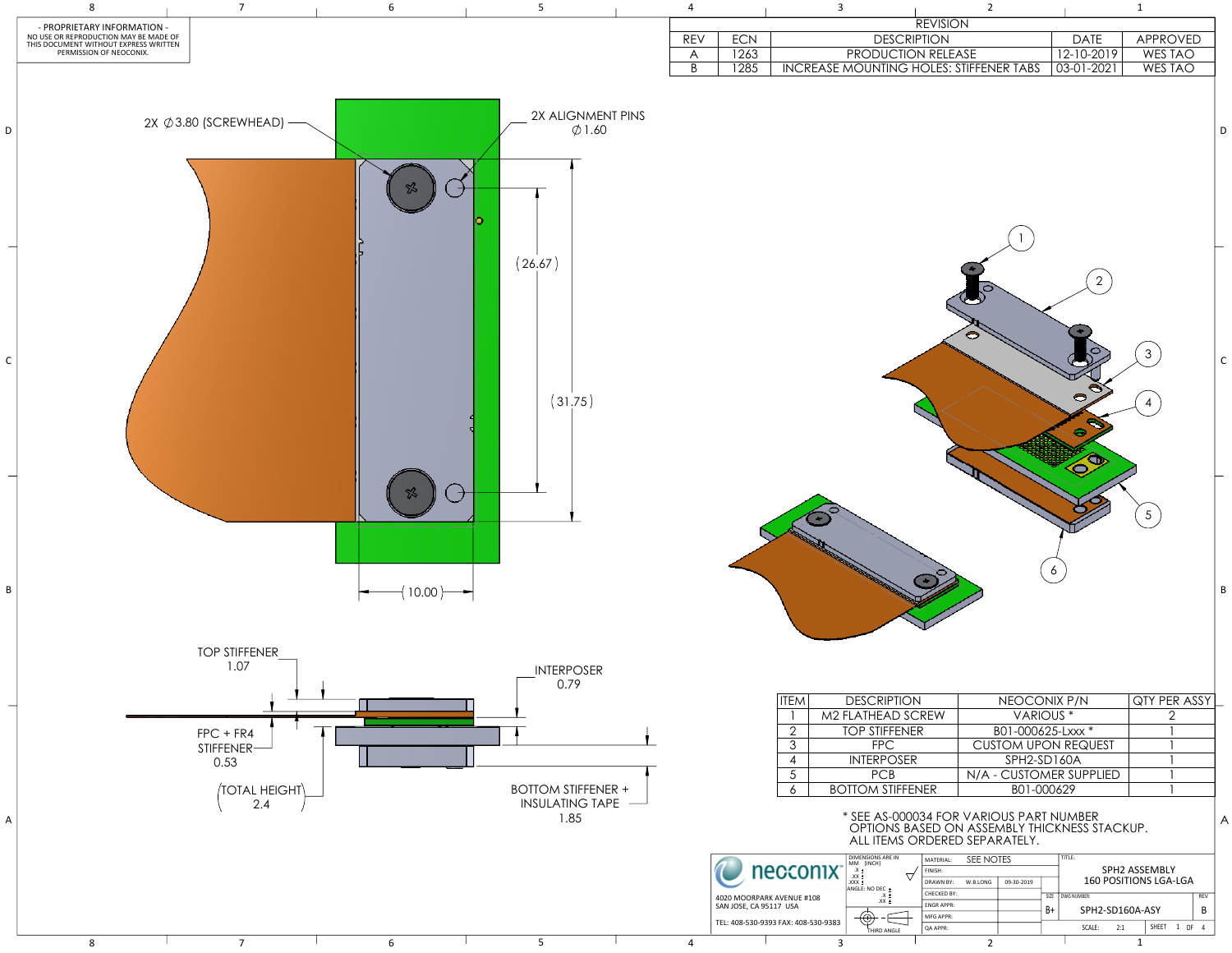|                                              | 3    | 2                              |              | 1              |
|----------------------------------------------|------|--------------------------------|--------------|----------------|
|                                              |      | <b>REVISION</b>                |              |                |
| REV                                          | ECN  | <b>DESCRIPTION</b>             | DATE         | APPROVED       |
| $\boldsymbol{\mathsf{A}}$                    | 1263 | PRODUCTION RELEASE             | 12-10-2019   | <b>WES TAO</b> |
| $\overline{B}$                               | 1285 | <b>INCREASE MOUNTING HOLES</b> | $03-01-2021$ | <b>WES TAO</b> |
|                                              |      |                                |              |                |
| TΗ<br>$\overline{\mathsf{A}}$<br>$\mathsf B$ |      |                                |              |                |



| M          | MATERIAL:          | SEE NOTES |            |      | TITLE:      |                        |                          |       |  |      |   |
|------------|--------------------|-----------|------------|------|-------------|------------------------|--------------------------|-------|--|------|---|
|            | FINISH:            |           |            |      |             | <b>SPH2 INTERPOSER</b> |                          |       |  |      |   |
| <b>REE</b> | <b>DRAWN BY:</b>   | W.B.LONG  | 09-30-2019 |      |             |                        | 160 POS LGA-LGA          |       |  |      |   |
|            | <b>CHECKED BY:</b> |           |            | SIZE |             | DWG NUMBER:            | <b>REV</b>               |       |  |      |   |
|            | <b>ENGRAPPR:</b>   |           |            | B+   | SPH2-SD160A |                        |                          |       |  |      | В |
|            | MFG APPR:          |           |            |      |             |                        |                          |       |  |      |   |
|            | <b>QA APPR:</b>    |           |            |      |             | SCALE:                 | 5:1                      | SHEET |  | 2 OF | 4 |
|            |                    | $\sim$    |            |      |             |                        | $\overline{\phantom{a}}$ |       |  |      |   |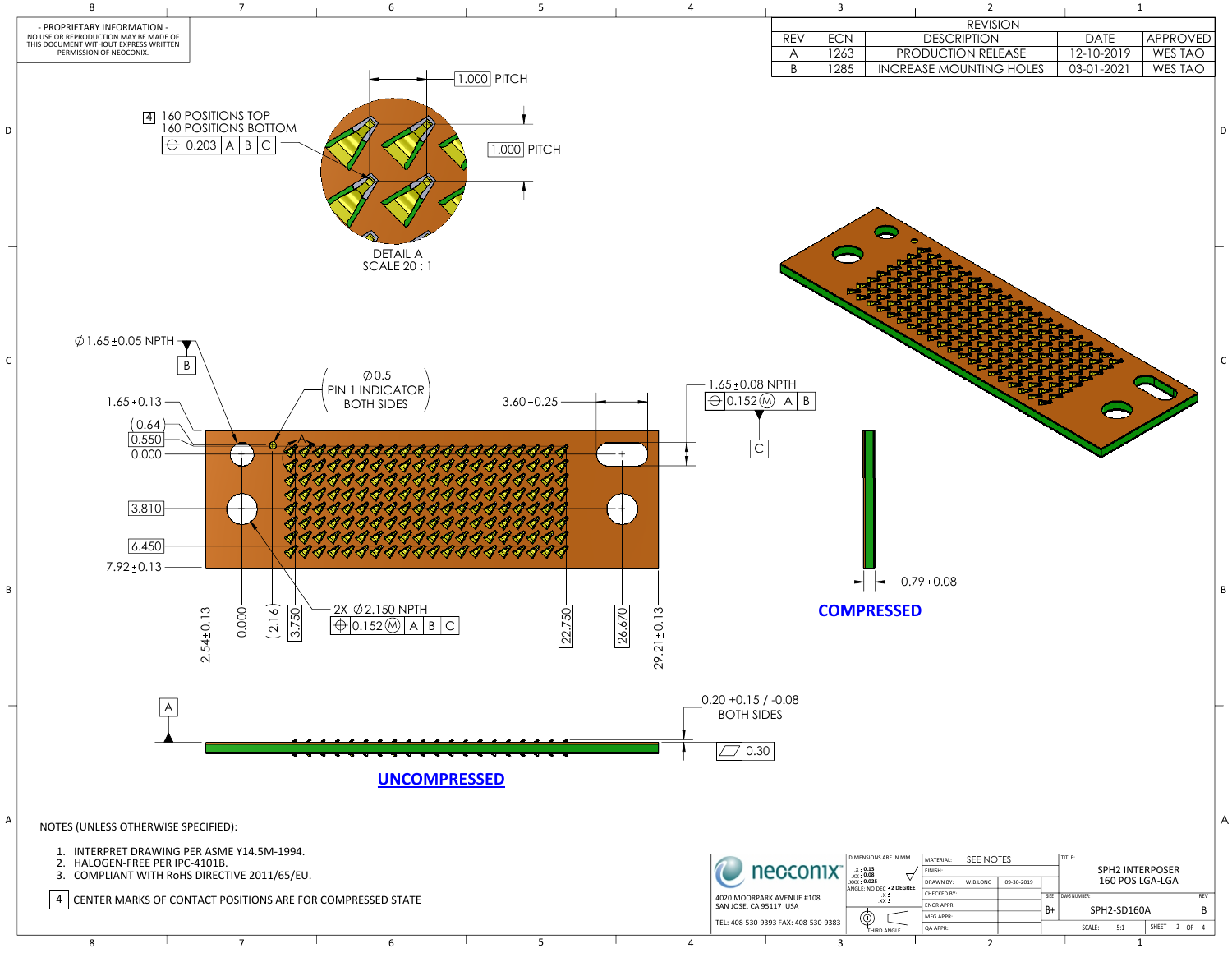|                     |                                    | $\overline{3}$                                                                                                          |                                                               | $\overline{2}$        |            |                                                                                         | $\mathbf 1$                                      |          |
|---------------------|------------------------------------|-------------------------------------------------------------------------------------------------------------------------|---------------------------------------------------------------|-----------------------|------------|-----------------------------------------------------------------------------------------|--------------------------------------------------|----------|
|                     |                                    |                                                                                                                         |                                                               | <b>REVISION</b>       |            |                                                                                         |                                                  |          |
| <b>REV</b>          | <b>ECN</b>                         |                                                                                                                         | <b>DESCRIPTION</b>                                            |                       |            | <b>DATE</b>                                                                             | APPROVED                                         |          |
| A<br>$\overline{B}$ | 1263<br>1285                       |                                                                                                                         | PRODUCTION RELEASE<br><b>INCREASE MOUNTING HOLES</b>          |                       |            | 12-10-2019<br>03-01-2021                                                                | WES TAO<br><b>WES TAO</b>                        |          |
| 00.<br><b>ETRIC</b> | $1.65 \pm 0.08$                    |                                                                                                                         |                                                               |                       |            |                                                                                         |                                                  | $\Gamma$ |
|                     |                                    | 5.95<br>5.76<br>5.100<br>4.360<br>3.810<br>3.360<br>2.360<br>1.360<br>0.360<br>0.000<br>0.640<br>1.640<br>2.640<br>4.84 |                                                               |                       |            |                                                                                         |                                                  | C        |
|                     | 2X 6.80                            |                                                                                                                         | 0.537<br><b>DETAIL A</b>                                      |                       |            | $\emptyset$ 0.20 VIA HOLE<br>SEE NOTES 1 & 2<br>$\varphi$ 0.45<br><b>VIA PAD</b>        | $\varphi$ 0.75<br>SOLDERMASK (SMK)<br>SEE NOTE 3 | E        |
|                     | necconix <sup>-</sup>              | DIMENSIONS ARE IN MM<br>$.X + 0.13$<br>$\begin{array}{r} .XX + 0.08 \\ .XXX + 0.025 \end{array}$                        | <b>SCALE 20:1</b><br>MATERIAL:<br>FINISH:<br><b>DRAWN BY:</b> | SEE NOTES<br>W.B.LONG | 09-30-2019 | 160 X $\emptyset$ 0.65 ± 0.05<br><b>CONTACT PADS</b><br><b>ENIG OR ENEPIG</b><br>TITLE: | RECOMMENDED PCB LAYOUT<br>SPH2-SD160A            | 7        |
|                     | <b><i>IOORDARK AVENUE #108</i></b> | ANGLE: NO DEC $\pm 1$<br>$.X \pm 0.5$                                                                                   | CHECKED BY:                                                   |                       |            | SIZE   DWG NUMBER:                                                                      |                                                  | REV      |



B

ENGR APPR:

B+ SCALE: 5:1 | SHEET 3 OF 4 SPH2-SD160A-PCB

MFG APPR: QA APPR: